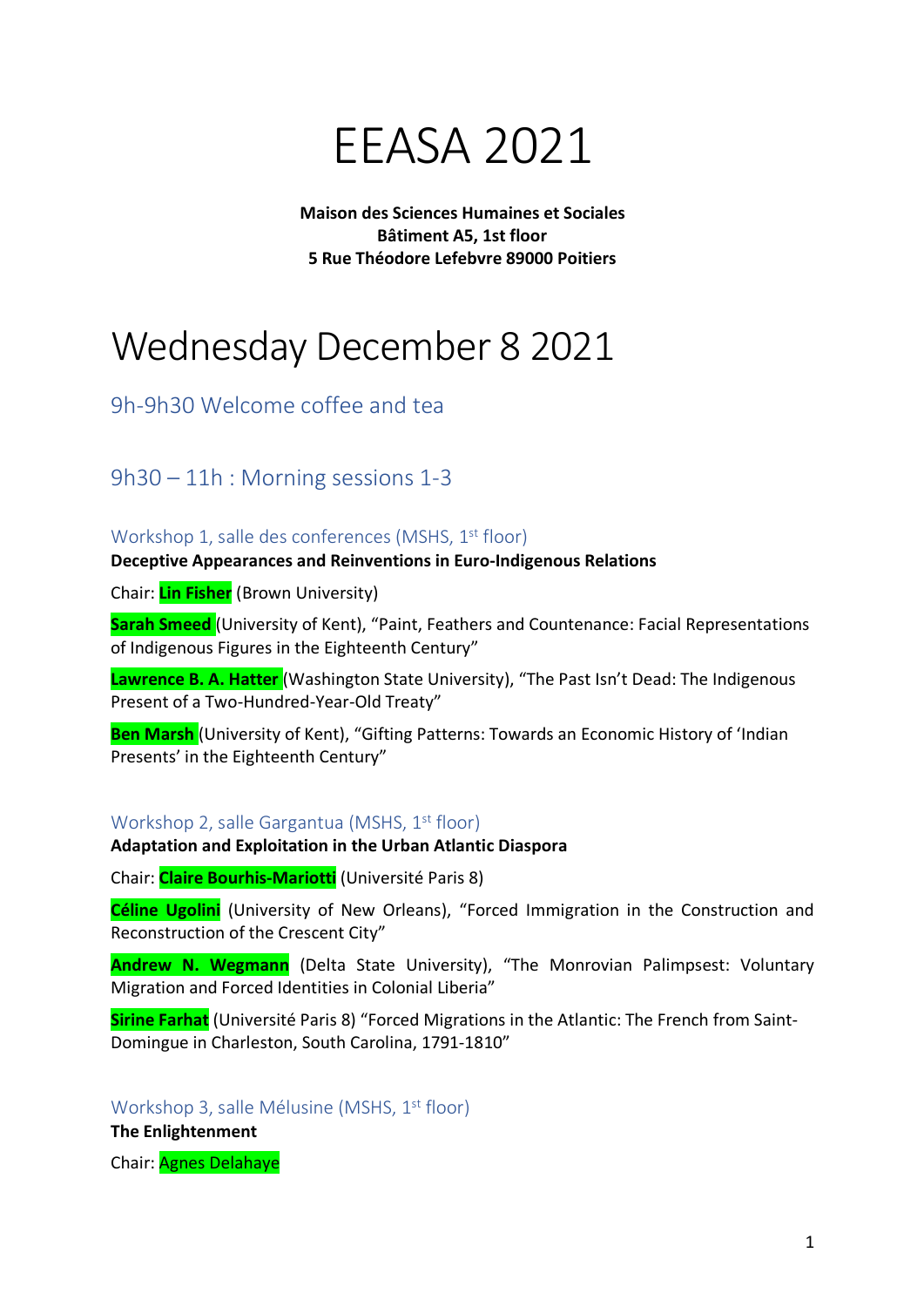**Stephen Shapiro** (University of Warwick), "The Archive as an Engine of Social Transformation: The Library Company of Philadelphia's Self-Image as an Instrument of Racial Liberation"

**Luis Ramos** (New York University), "Revolutionary Republicanism as Regeneration: Abolitionist Debates and Catholic Enlightenment Thought in Europe and the Americas"

**Angel-Luke O'Donnell** (King's College London), "How Print Technology Revolutionised Governance in the 1776 Pennsylvania State Constitution"

## 11-11h15 Coffee break

## 11h15- 12h45 Morning sessions 4-6

## Workshop 4, salle des conferences (MSHS, 1<sup>st</sup> floor)

**Revolutions from without: adapting, transforming and reinventing Jacksonian democracy from the margins (1815-1848)**

Chair : **Laurel Shire** (Western University, Ontario)

**Auréliane Narvaez** (Université Paris 1), "Rethinking secular republicanism and reinventing womanhood: Women's rights, proto-feminist discourse and the vindication of freethought in the early American Republic"

**Patrice Dallaire** (University Laval), "Native citizenship and civil rights across the borderlands between the Canadas and the United States: 1820-1840: a tale of two imperial approaches"

**Augustin Habran** (Université d'Orléans), "Reinventing Indianness in the Deep South (1815- 1848) Southeastern Indians as participants in the development of the 'vast Southern Empire'"?

#### Workshop 5, salle Gargantua (MSHS, 1<sup>st</sup> floor)

#### **Atlantic Print Cultures and the Revolutions (1776-1848)**

Chairs: **Christian Crouch** (Bard College)

**Bertrand Van Ruymbeke** (Université Paris 8), "Debating Colonisation in an Era of Revolutions. French Académies Contests and Publications (1770s-1790s)"

**Carine Lounissi** (Université de Rouen), "The first French "Americanists" and the American Revolution in the 1780s"

**Yohanna Alimi-Levy** (Reichman University - IDC Herzliya), "Americans in Paris and Eyewitness Accounts of the French Revolutions of 1830 and 1848"

Workshop 6, salle Mélusine (MSHS, 1<sup>st</sup> floor) **Conflict and resistance in Spanish America**

Chair: Ludivine Thouverez (Université de Poitiers)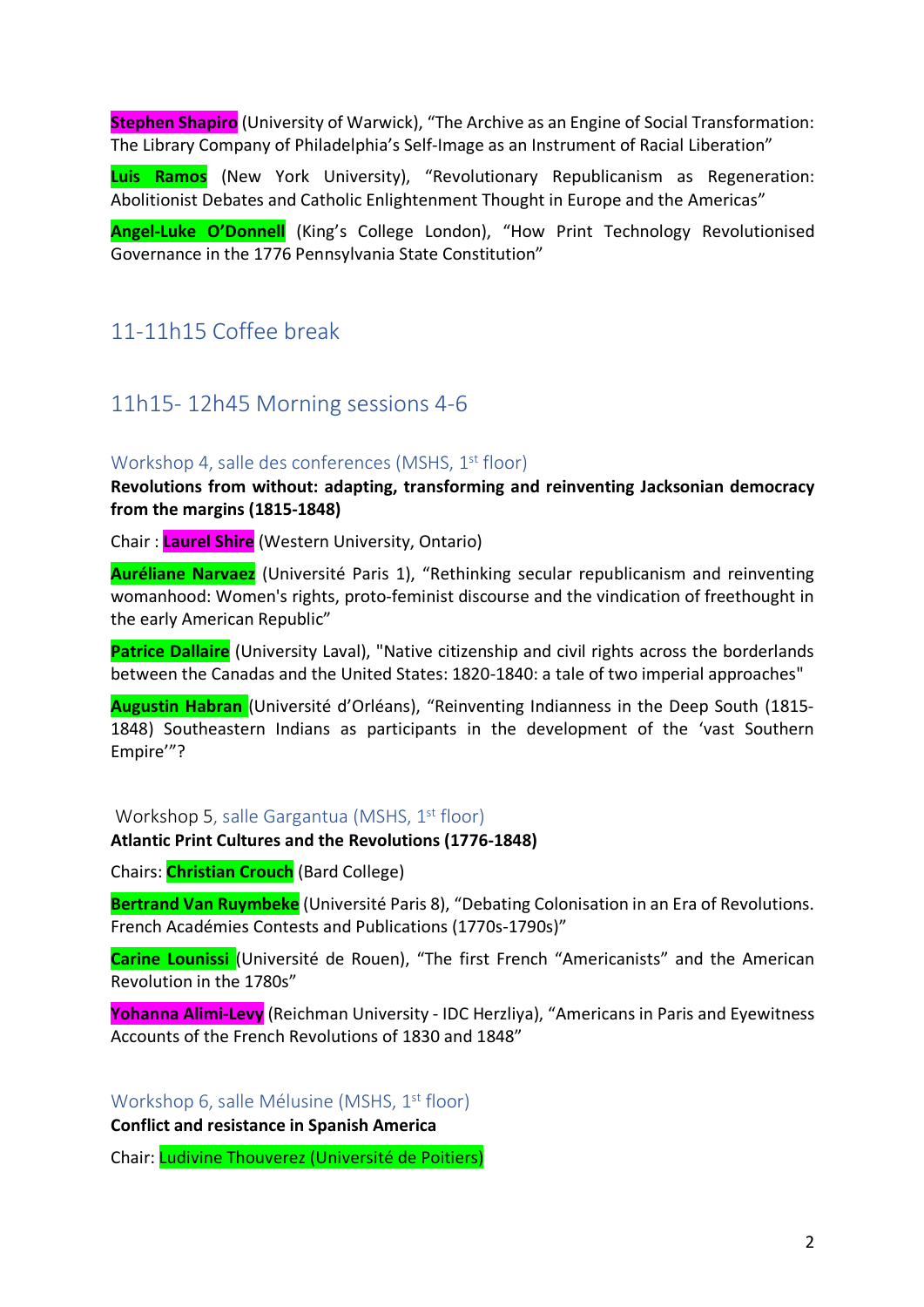**Miguel Betti** (Université de Genève), "'Indios mentirosos', la fiction comme stratégie indigène de résistance"

**Florian Wieser** (University of Munich), "Caudillos y cabezas. Political and Organisational Forms of Spanish American Maroons, 1550–1700"

**Andrey Isérov** (HSE University, Moscow): "Francisco de Miranda (1750-1816) and the Early Spanish American Independence movements"

## Lunch 12h45-14h45, restaurant Rabelais

## 14h45-16h15 Afternoon sessions 7-9

## Workshop 7, salle de conferences (MSHS, 1<sup>st</sup> floor)

**People, citizenship, and nationhood in the US Declaration of Independence**

Chair: **Sarah Pearsall** (Robinson College, Cambridge)

**Holly Brewer** (University of Maryland), "Sacred rights of life and liberty: The Declaration of Independence & British slavery"

**Steven Sarson** (Université Jean Moulin), "'The circumstances of our emigration and settlement here': Thomas Jefferson's 'civil History' and the invention of peoples in the Declaration of Independence"

Peter Thompson (University of Oxford), "The Declaration of Independence and the Antifederalist Critique of 'Primitive Globalisation'"

#### Workshop 8, salle Gargantua (MSHS, 1<sup>st</sup> floor)

#### **Reconsidering the mid-Atlantic colonies and states : colonization and resistance**

Chairs : **Anne-Claire Faucquez** (Université Paris 8), **Linda Garbaye** (Université Caen Normandie)

**Agnès Trouillet** (Université Paris 3), "From impermanent lines to grid design, re-inventing territory and sovereignty in 17th-century Delaware Valley"

**Michael Goode** (Utah Valley University), "Warring for Peace: Native Revivalism and the Mid-Atlantic Crisis of 1763"

**Andrea Mosterman** (University of New Orleans), "Geographies of Resistance: Slavery in Early New York"

Workshop 9, salle Mélusine (MSHS, 1<sup>st</sup> floor) **Adapting to the geopolitics of Atlantic competition**

Chair: Andrea Kökény (University of Szeged)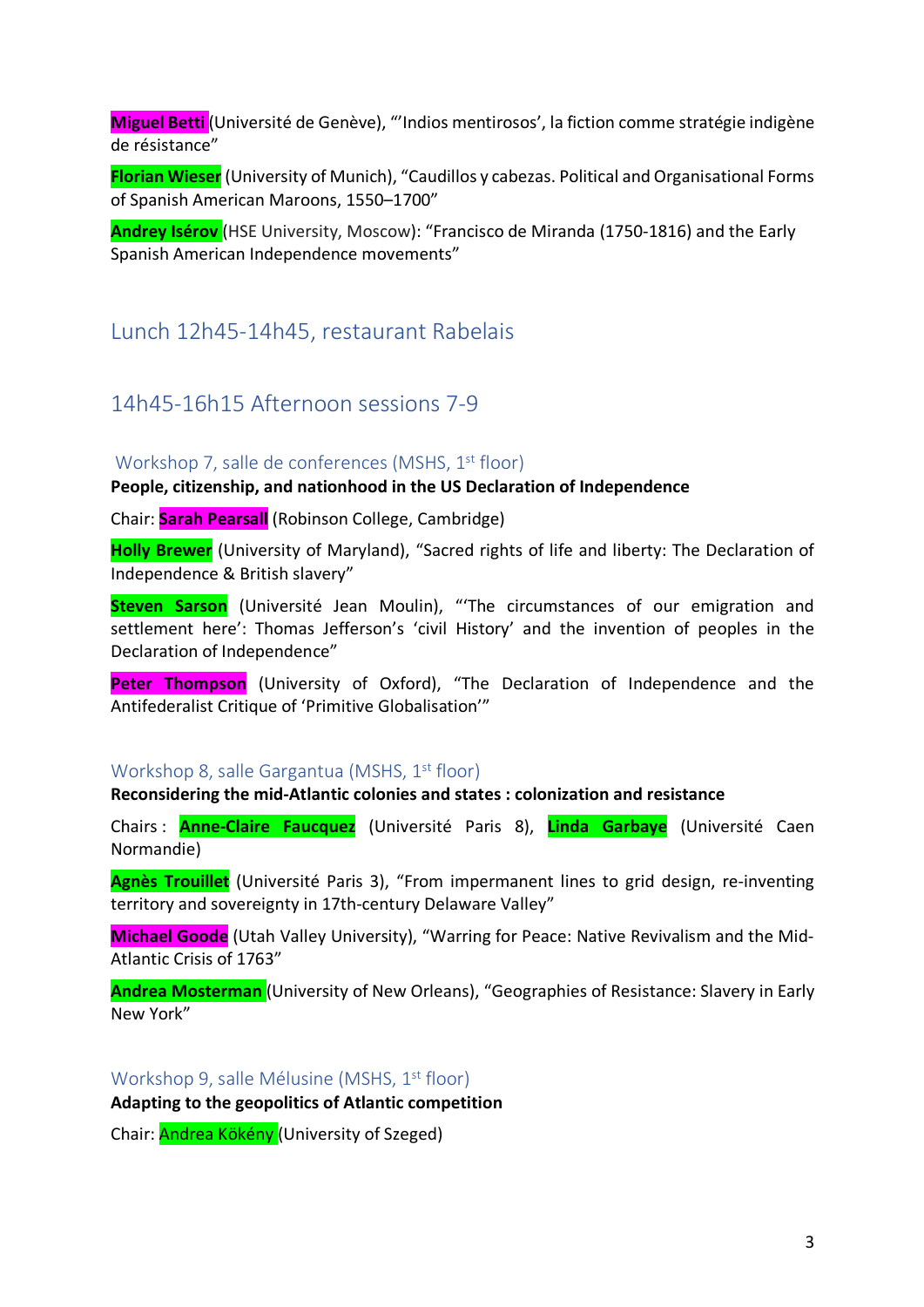**Hannah Francis** (Rice University), "From La Concorde to Queen Anne's Revenge: The Repurposing of a French Slave-Trading Vessel into an English Pirate Ship in the 18th century Atlantic World"

**Thomas Mareite** (Universität Duisburg-Essen), "'An unlawful and contemptible adventure': the Ducoudray-Holstein expedition against Puerto Rico and US foreign policy in the early 1820s Caribbean"

**Adeline Vasquez** (Université Libre de Bruxelles): "French Connections: Acadian Women and imperial policies after the Treaty of Paris."

## 16h15- 16h30 Coffee break

## 16h30-18h30 salle des conférences, open to the public

**Roundtable: Freedom in Degrees: Black Women Claiming Freedom in the Americas**

Chair: **Terri L. Snyder** (California State University)

Moderator: **Erica L. Ball** (Occidental University)

**Michelle McKinley** (University of Oregon), "Juana Godinez"

**Honor Sachs** (University of Colorado), "Judith and Hannah"

**Sophie White** (University of Notre Dame), "Marion"

**Tamara J. Walker** (University of Toronto), "The Cimmarona's Cause: Claiming Freedoms in Eighteenth-Century Lima"

**Alice Lucille Baumgartner** (University of Southern California), "Minerva"

**Maria Helena Pereira Toledo Machado** (University of São Paulo), "Maria Firmina dos Reis: A pioneering Afro-Brazilian Writer Fighting Against Slavery"

# Thursday December 9 2021

## 9h-9h30 Welcome coffee

9h30- 11h Morning sessions 10-13

Workshop 10, salle des conférences (MSHS, 1<sup>st</sup> floor)

**Publishing research in English in Europe and the United States**

**Chair: Allan Potofsky (Université de Paris)**

Nadine Zimmerli, editor of History and Social Sciences at the University of Virginia Press (USA)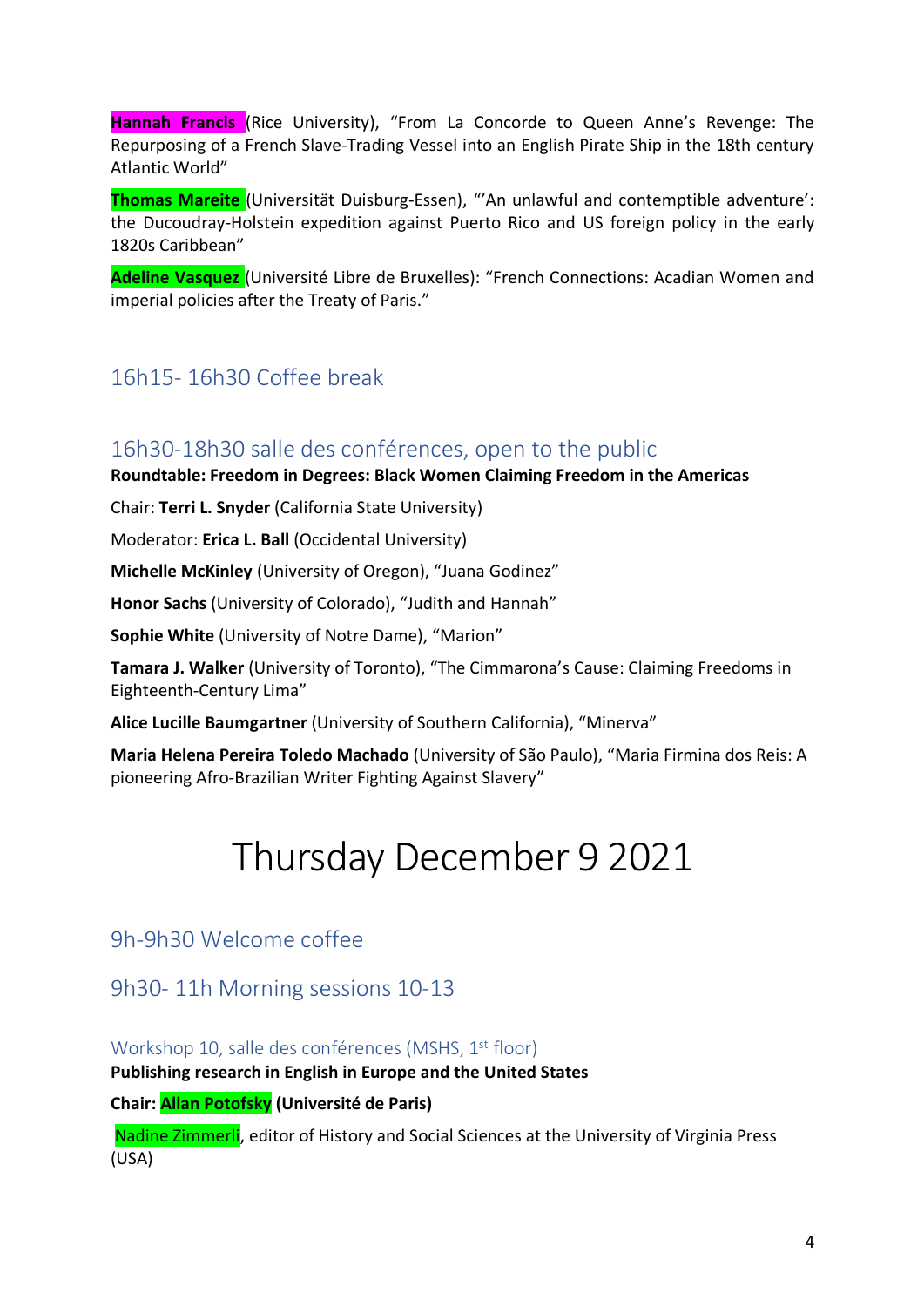Bertrand Van Ruymbeke, co-editor of the Early American History Series at Brill (the Netherlands)

Iris de Rode (Science-Po, Paris 8): Iris de Rode (SciencesPo Paris), "Publishing French (PhD) research in the United States"

## Workshop 11, salle Gargantua (MSHS, 1<sup>st</sup> floor)

**Illicit Actors and Animal Histories: Colonization and Re-Invention in the Atlantic World**

Chair: **Elodie Peyrol-Kleiber** (Université de Poitiers)

**Charlotte Carrington-Farmer** (Roger Williams University), "Mules are 'the most lucrative animals they can generate': Mule Breeding for Export in Eighteenth-Century New England"

**Lin Fisher** (Brown University), "Turtle Shells and Indian Slaves: Animals, Empire, and Slave Trading on the Mosquito Shore, 1680-1780"

**John Donoghue** (Loyola University), "'To Force Open a Free Trade in Slaves': Early Political Economy and the Labor History of Buccaneering"

## Workshop 12, salle Mélusine (MSHS, 1<sup>st</sup> floor)

**Chair: Trevor Burnard, University of Hull**

#### **Writing slave revolt and revolution in the Atlantic**

**Mads Anders Baggesgaard** (Aarhus University): Writing in the shadow of revolutions – Descriptions of the 1848 slave revolt in the Danish West Indies

**Michael Boyden** (Uppsala University): "Constantin Volney and the Origins of Atmospheric Politics in the Atlantic World"

**Anja Bandau** (University of Hanover) : "Popular Theater on the Haitian Revolution in the 1780s and 1790s"

**Stephanie Montesinos Volder** (Aarhus University): "Tropical Horror Stories of Slavery: Poisoning, Obeah and Slave Rebellion in Matthew Lewis's Journal"

## 11h30- 12H30 Roundtable, salle des conférences (MSHS, 1st floor)

**Roundtable: Voices of the enslaved: slave testimonies reconsidered**

Chair: **Claire Bourhis-Mariotti** (Université Paris 8)

**Trevor Burnard** (University of Hull)

**Jean Hébrard** (EHESS)

**Claire Parfait** (Université Paris 13)

**Michaël Roy** (Paris Nanterre)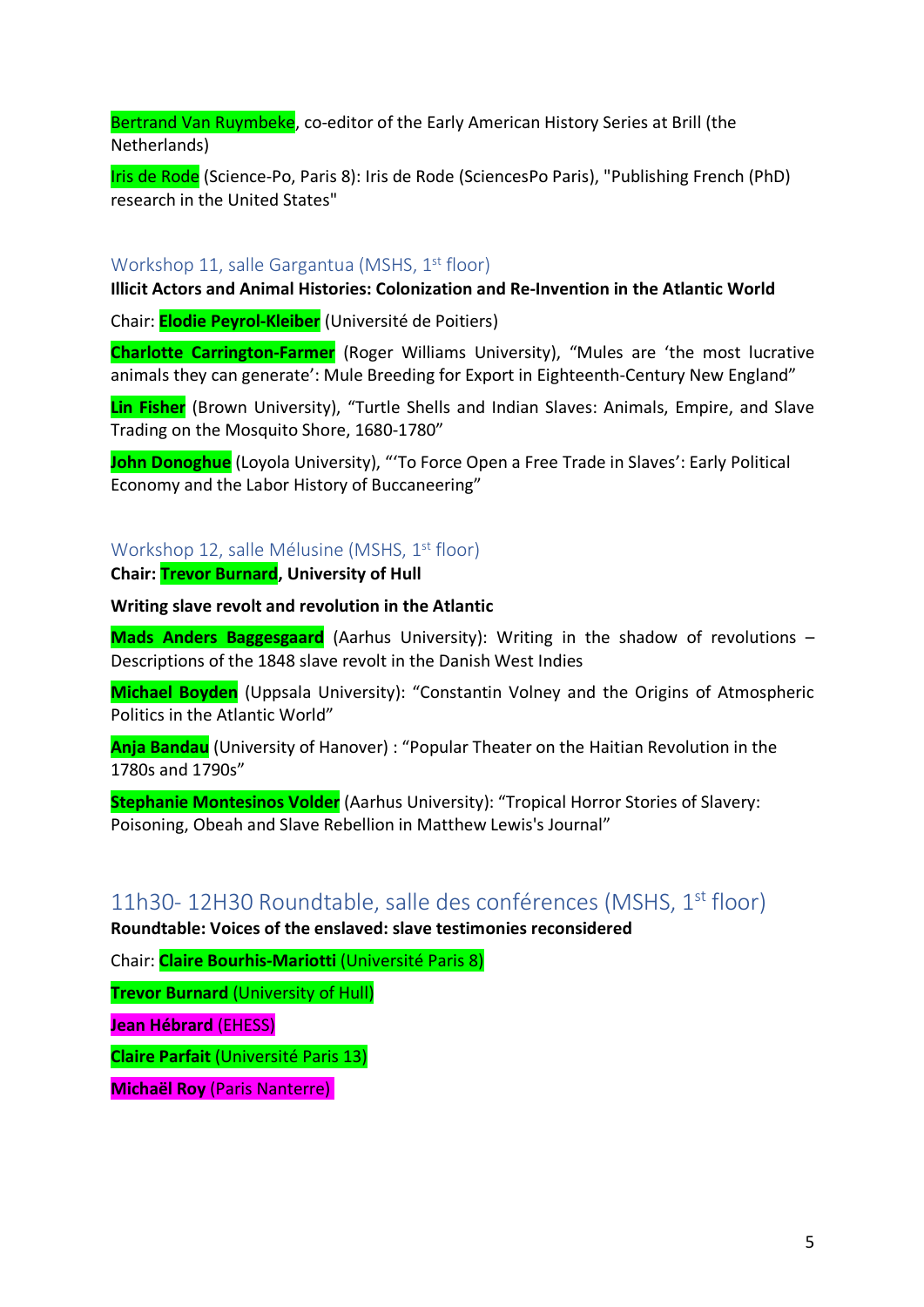## 12h30-14h30 : lunch, restaurant Rabelais

## 14h30- 16h Afternoon sessions 13-15

Workshop 13, salle des conferences (MSHS, 1<sup>st</sup> floor) **The Future of the Humanities in Europe**

Chair: **Marie Jeanne Rossignol** (Université de Paris)

**Rachel Herrmann** (University of Cardiff)

**Hannah Spahn** (University of Potsdam)

**Maureen Attali** (Université de Friebourg, Suisse)

Research in the humanities in Europe is, and has been, undergoing major changes. Newlyhired academics are urged to develop the employability of their students, which seems to be going against the idea of a liberal education. Research is narrowly connected to European funding and scholars must spend as much time preparing projects and following

European guidelines as they do working on their own research. Some wonder whether research fields which do not fall within European research objectives have a future. More generally, what is the future of the humanities at the moment in Europe? Three scholars, from Wales, Germany and Switzerland will testify to their own experience, and build from it to sketch their hopes for the future of the humanities.

## Workshop 14, salle Gargantua (MSHS, 1<sup>st</sup> floor)

**Inventing and Re-inventing empire: The Caribbean frontiers of the Atlantic economy and European imperial rule in the early modern globalization**

Chair: **Trevor Burnard** (University of Hull)

**Andy Cabot** (University Paris Diderot), "Testing the Limits of Empire: Debating the Political Economy of Slavery and the Plantation Economy during the triumphant phase of British Abolition (1802-1815)"

**Flavio Eichmann** (University of Bern), "The Revolutionary Wars in the Lesser Antilles, 1795– 1797: Local Resistance, Abolitionism and French War Aims"

**Derek O'Leary** (University of South Carolina), "Rewriting Atlantic History: Carl Christian Rafn, *Antiquitates Americanae*, and the theory of Norse discovery in Antebellum U.S"

Workshop 15, salle Mélusine (MSHS, 1<sup>st</sup> floor)

**Images and representations of colonization**

Chair: **Steve Sarson** (Université Jean Moulin)

**Susan Libby** (Rollins College), "Reinvention and (Re)visualization of French Caribbean Plantation Labor, c. 1670-1770"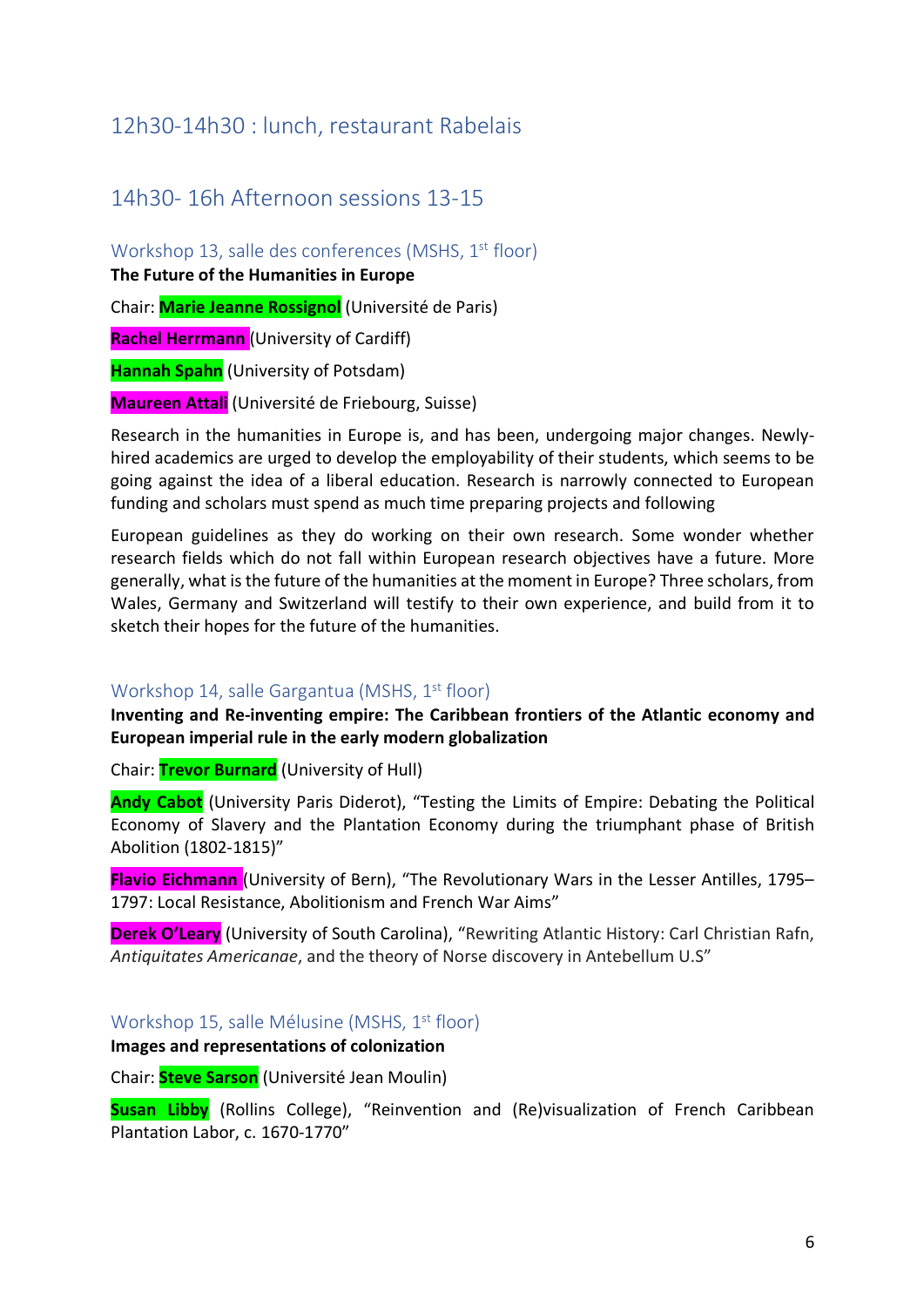**Tobias Locker** (Université Grenoble Alpes), "A darker side of the Rococo: Decorative arts, materiality and colonial exploitation"

**Jason Varner** (University of St Andrews), "The Transformation of Trauma: on Liminality and Identity in Seventeenth-Century New England"

# 16h-16h15 Pause / Coffee break

## 16h15-17h45 Afternoon sessions 16-18

Workshop 16, salle des conférences (MSHS, 1<sup>st</sup> floor)

**Negotiating identity in Spanish America** Chair: **Citlalli Dominguez** (Sorbonne Université)

**Sarah Penry** (Fordham University): "From Resettlement to Revolution"

**Andrea Kökény** (University of Szeged): "Immigration, citizenship and the Texas Revolution"

**Jeffrey Swartwood** (École Polytechnique): "Californian Caste Drift: shifting ethnic and national identities in late colonial Spanish San Diego"

## Workshop 17, salle Gargantua (MSHS, 1<sup>st</sup> floor)

## **Negotiating power and opportunity in the 18th-century Atlantic**

Chair: **Agnès Delahaye** (Université Lumière Lyon 2)

**Mark Meuwese** (University of Winnipeg): ""My Good friends the Caribs": A colonial administrator and his indigenous allies in the plantation colonies of eighteenth-century Dutch Guyana"

**Jay Miller** (University of Notre-Dame), "Quaker Literary Agrarianism and the Reinvention of the Moral Economy"

**Sheryllyne Haggerty** (University of Nottingham): "Private Revolutions and Reinventions. Becoming 'Free' and the Perils of Freedom in Jamaica, 1756"

Workshop 18, salle Mélusine (MSHS, 1<sup>st</sup> floor)

**Reacting to the Past: Anne Hutchinson's Trial**

Game master: Charlotte Carrington-Farmer

Whoever wants to play!

18h30-19h30: conférence plénière-plenary conference, auditorium du Musée Sainte-Croix ( 3bis rue Jean Jaurès, 86000 Poitiers)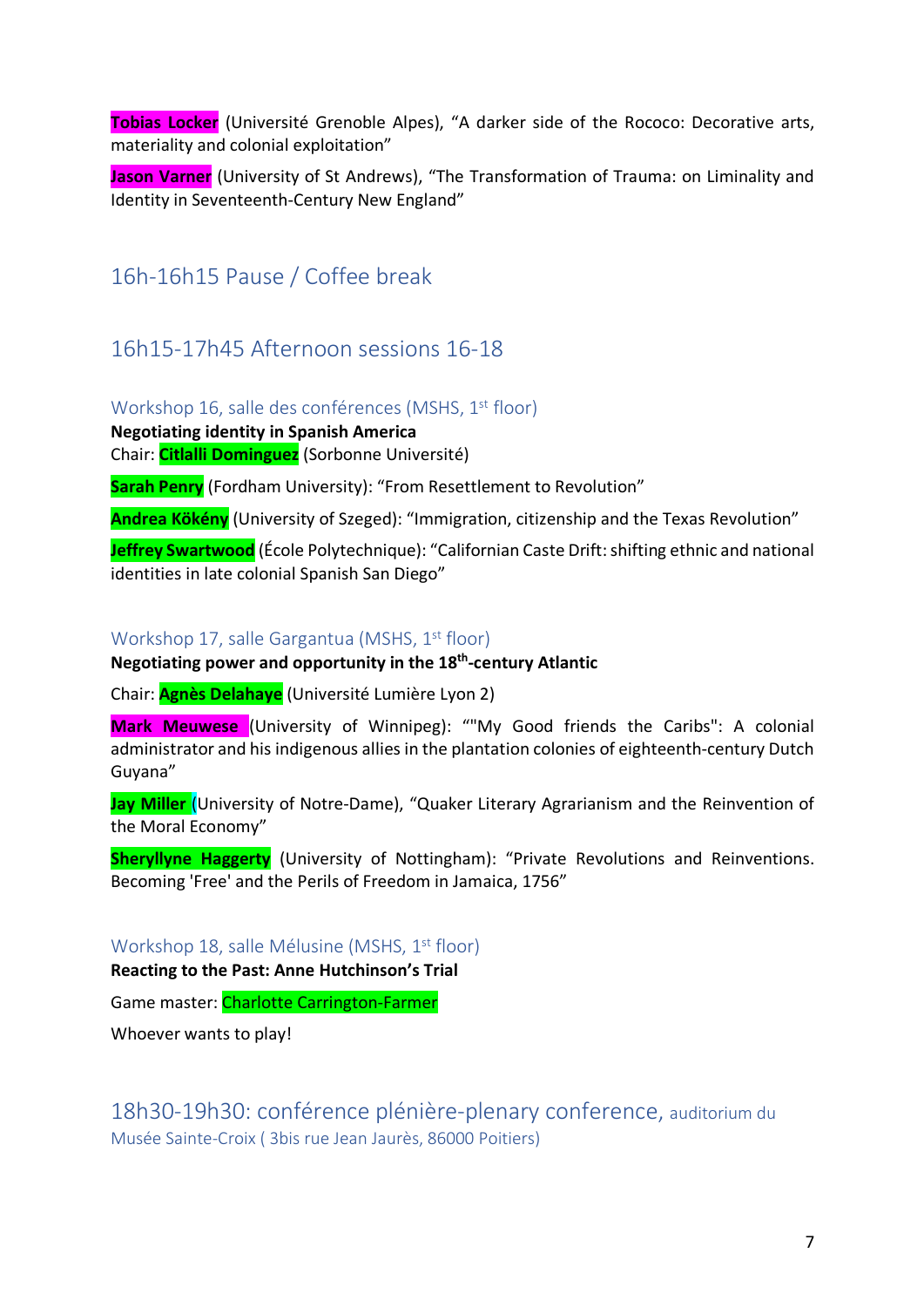**Pr. Marie Jeanne Rossignol** (Université Paris Diderot) : "Revisiting "An Enquiry concerning the Literature of Negroes" by the Abbé Grégoire : Anthologies, Black Intellectuals and Late Enlightenments in the Age of Revolutions"

## 19h30: allocutions et cocktail - opening speeches and cocktail (Musée Sainte Croix)

Virginie Laval, présidente de l'Université de Poitiers Hélène Yèche, doyenne de l'UFR Lettres & Langues Elvire Diaz, directrice du laboratoire MIMMOC

# Friday December 10 2021

## 9h-9h30 Accueil et café – welcome coffee

## 9H30-11h Morning sessions 19-21

## Workshop 19, salle des conférences (MSHS, 1<sup>st</sup> floor)

#### **Reconfigurations of the revolutionary body politic**

Chair: **Holly Brewer** (University of Maryland)

**Donald Johnson** (North Dakota State University): "Independence before the Declaration: Insurgent Regimes at the Local Level in Revolutionary North America, 1775-1776"

**Csaba Levai** (University of Debrecen): "The Role of Violence in the Texts of the US and Hungarian Declarations of independence"

**Fanny Malègue** (EHESS/INED), "Censuses, societies and revolutions in the French Caribbean (1763-1804)"

## Workshop 20, salle Gargantua (MSHS, 1<sup>st</sup> floor)

**Contraband, resistance and negotiations in New Spain slave societies, XVI-XVII centuries**

Chair: **Hélène Roy** (Université de Poitiers)

**Danielle Terrasas Williams** (Oberlin College): "Conditions of freedom: Marronage and Negotiating Colonial Power"

**Pablo Miguel Sierra Silva** (University of Rochester): "Afro-Mexican Women in Saint-Domingue and Santo Domingo: Marriage, Flight, and Asylum, 1680-1689"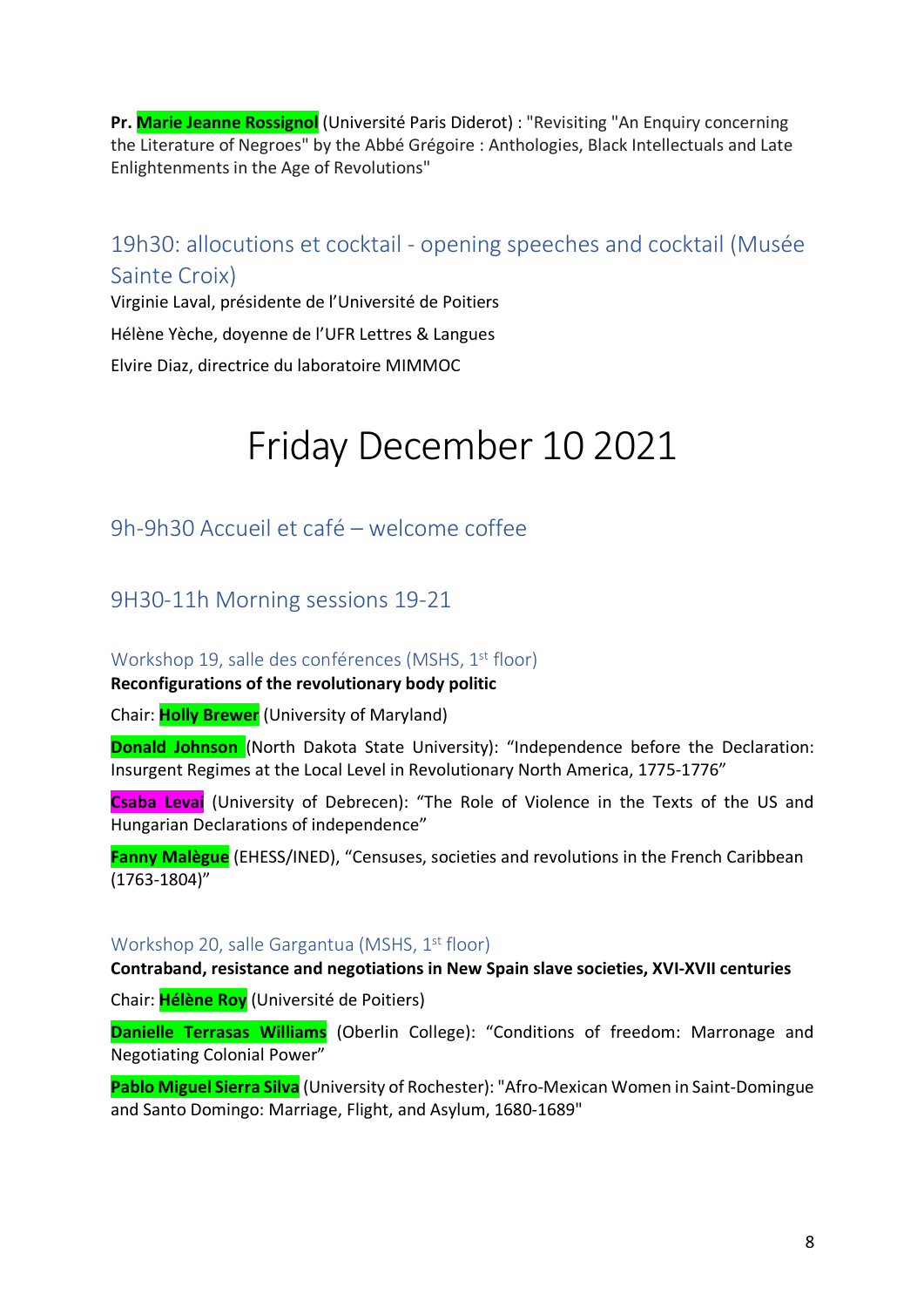**Citlalli Dominguez**(Sorbonne Université): "La contrebande d'esclaves entre les ports de Santo Domingo et Veracruz: Race et conflits interethniques sur les routes de commerce illégal d'esclaves, 1610-1630"

## Workshop 21, salle Mélusine (MSHS, 1<sup>st</sup> floor)

#### **The business opportunities of transatlantic expansion**

Chair: **Pierre Gervais** (Sorbonne Nouvelle Paris 3)

**Sean Harvey** (Seton Hall University): "Friends Landing: Albert Gallatin, Jean Savary de Valcoulon, and Francophone Speculation before the Société Gallo-Américaine"

**Isabelle Lerquet** (ENS): "Le Sénégal et les échanges"

**Niccolo Valmori** (King's College, London): "Political experience and business ventures: revolutionary culture and economic opportunities across the Atlantic, 1783-1794"

# 11h-12h : conférence plénière/plenary session, salle des conférences, MSHS, 1<sup>st</sup> floor

Pr. **Adam Rothman** (Georgetown University): "Slavery, Memory and Reconciliation at Georgetown"

# 12h-14h lunch and EEASA General Meeting, restaurant Rabelais

# 14h-15h30, Table ronde, salle des conférences, (MSHS,  $1<sup>st</sup>$  floor)

## **Roundtable: Reinventing the market, inventing capitalism in an age of Revolutions**

Chair: **Pierre Gervais** (Université Sorbonne Nouvelle Paris 3)

**Evelyne Payen-Variéras** (Université Sorbonne Nouvelle Paris 3): "Manufacturers, internal improvements and the business culture of the Jacksonian era"

**Laurine Manac'h** (Université Panthéon-Sorbonne) "Invoking equity before commercial courts: a justification for new forms of business partnerships? (Catalonia, province of Buenos Aires, 1778-1840)"

**Alexia Blin** (Université Sorbonne Nouvelle Paris 3): "Cooperative organizations in the age of Atlantic revolutions"

**Allan Potofsky** (Université de Paris): "Paris as an eighteenth-century "Global City?" The rise of the engineered city as a contested site"

# 15h30-16h Pause / coffee break